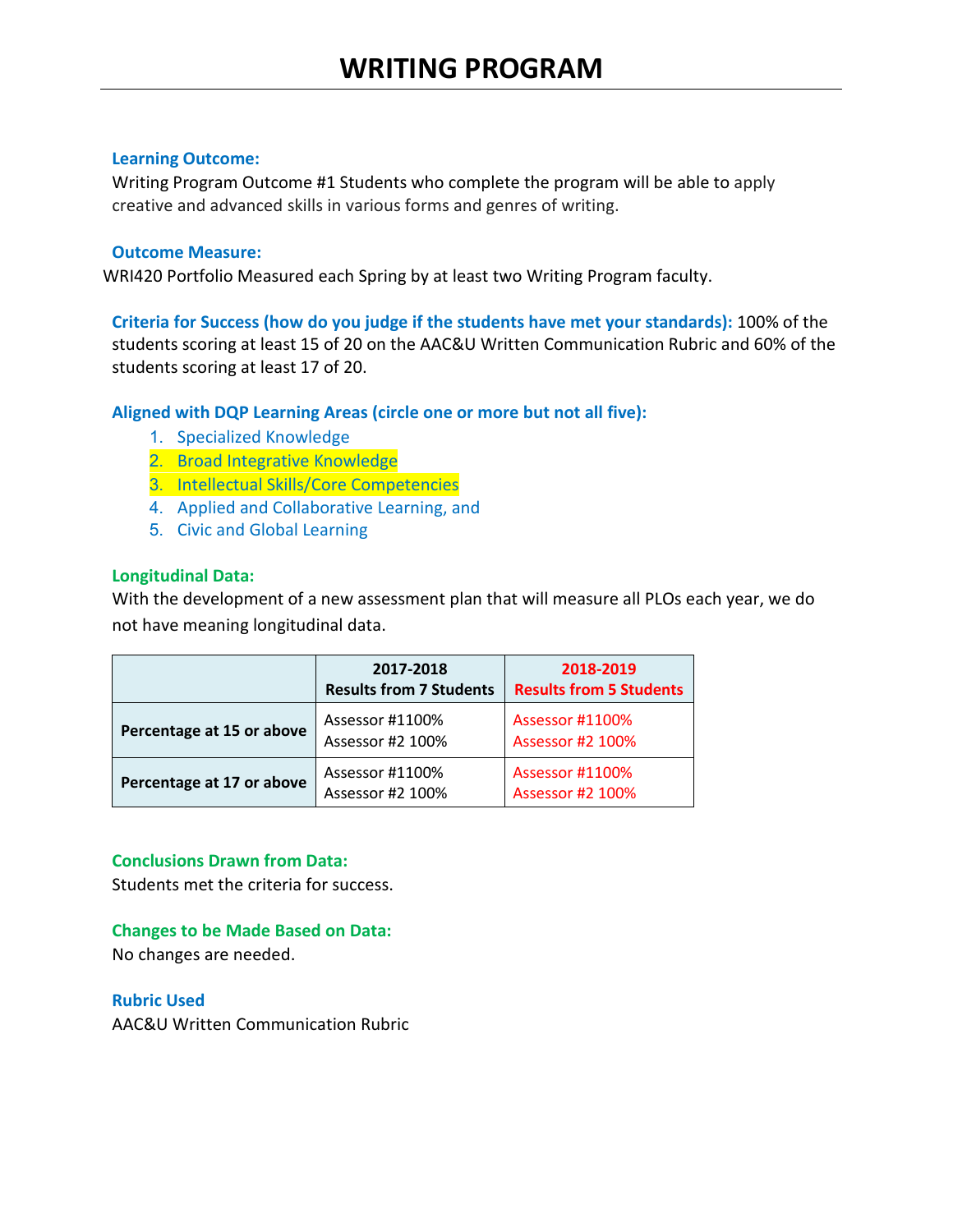Writing Program Outcome #2 Students who complete the program will be able to demonstrate knowledge of the conventions and terminology of creative writing and advanced writing within literary and non-literary texts.

## **Outcome Measure:**

WRI420 Critical Introduction to the Portfolio Measured each Spring of 2017 by at least two Writing Program faculty.

**Criteria for Success (how do you judge if the students have met your standards):** 100% of the students scoring at least 15 of 20 on the AAC&U Information Literacy Rubric and 60% of the students scoring at least 17 of 20.

## **Aligned with DQP Learning Areas (circle one or more but not all five):**

- 1. Specialized Knowledge
- 2. Broad Integrative Knowledge
- 3. Intellectual Skills/Core Competencies
- 4. Applied and Collaborative Learning, and
- 5. Civic and Global Learning

## **Longitudinal Data:**

Measured as PLO #4 in the past Assessment plan

|                              | 2013-14 | 2016-17<br>5 Students | 2017-18 | 2018-19<br><b>5 Students</b>                |
|------------------------------|---------|-----------------------|---------|---------------------------------------------|
| Percentage at 15 or<br>above | 92%     | 100%                  | N/A     | Assessor #1 100%<br>Assessor #2 100%        |
| Percentage at 17 or<br>above | N/A     | 60%                   | N/A     | Assessor #1 100%<br><b>Assessor #2 100%</b> |

# **Conclusions Drawn from Data:**

Because of the changes in the assessment plan, no data is available for 2018. We will make sure to collect the data each year going forward.

## **Changes to be Made Based on Data:**

No changes are needed.

#### **Rubric Used**

AAC&U Information Literacy Rubric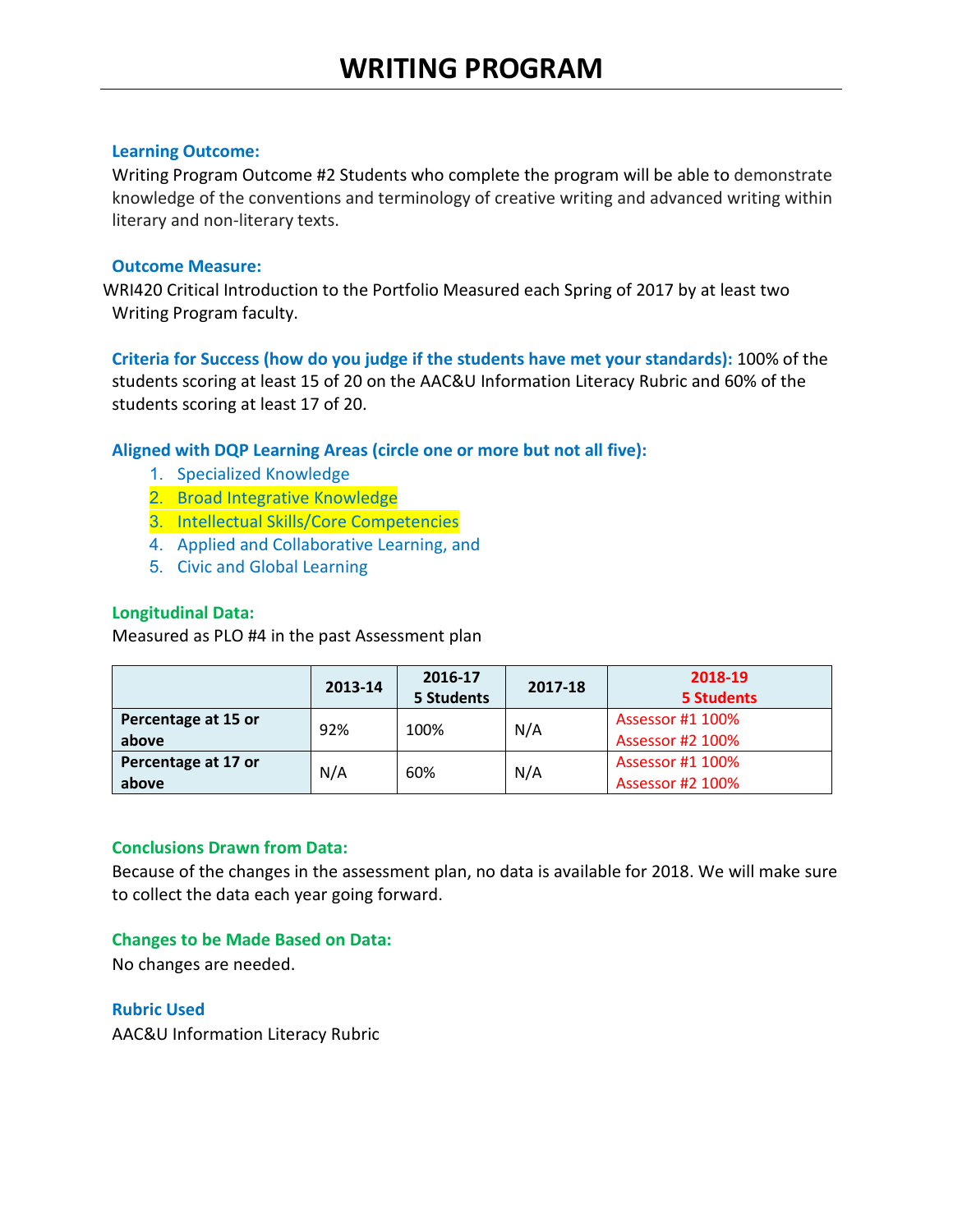Writing Program Outcome #3 Students will be able to engage in writing and editorial processes in a professional environment.

#### **Outcome Measure:**

Internship Supervisor's Report.

## **Criteria for Success (how do you judge if the students have met your standards):**  All students rated at Satisfactory or above by the Internship supervisor.

## **Aligned with DQP Learning Areas (circle one or more but not all five):**

- 1. Specialized Knowledge
- 2. Broad Integrative Knowledge
- 3. Intellectual Skills/Core Competencies
- 4. Applied and Collaborative Learning, and
- 5. Civic and Global Learning

#### **Longitudinal Data:**

In 2018, we added a point-based scale to the internship supervisor evaluation so we could gather numerical data for this PLO to match the other program outcomes. Two graduating students completed their internships before this scale was added.

|                              | 2018-19           |  |
|------------------------------|-------------------|--|
|                              | <b>3 Students</b> |  |
| Percentage at 15 or<br>above | 100%              |  |
| Percentage at 17 or<br>above | 100%              |  |

## **Conclusions Drawn from Data:**

No conclusions can be drawn.

## **Changes to be Made Based on Data:**

We still need to address the challenge of collecting data on internships when the internship is completed in the summer after the senior year and the assessment report is due in mid-June.

## **Rubric Used**

No formal rubric is used.